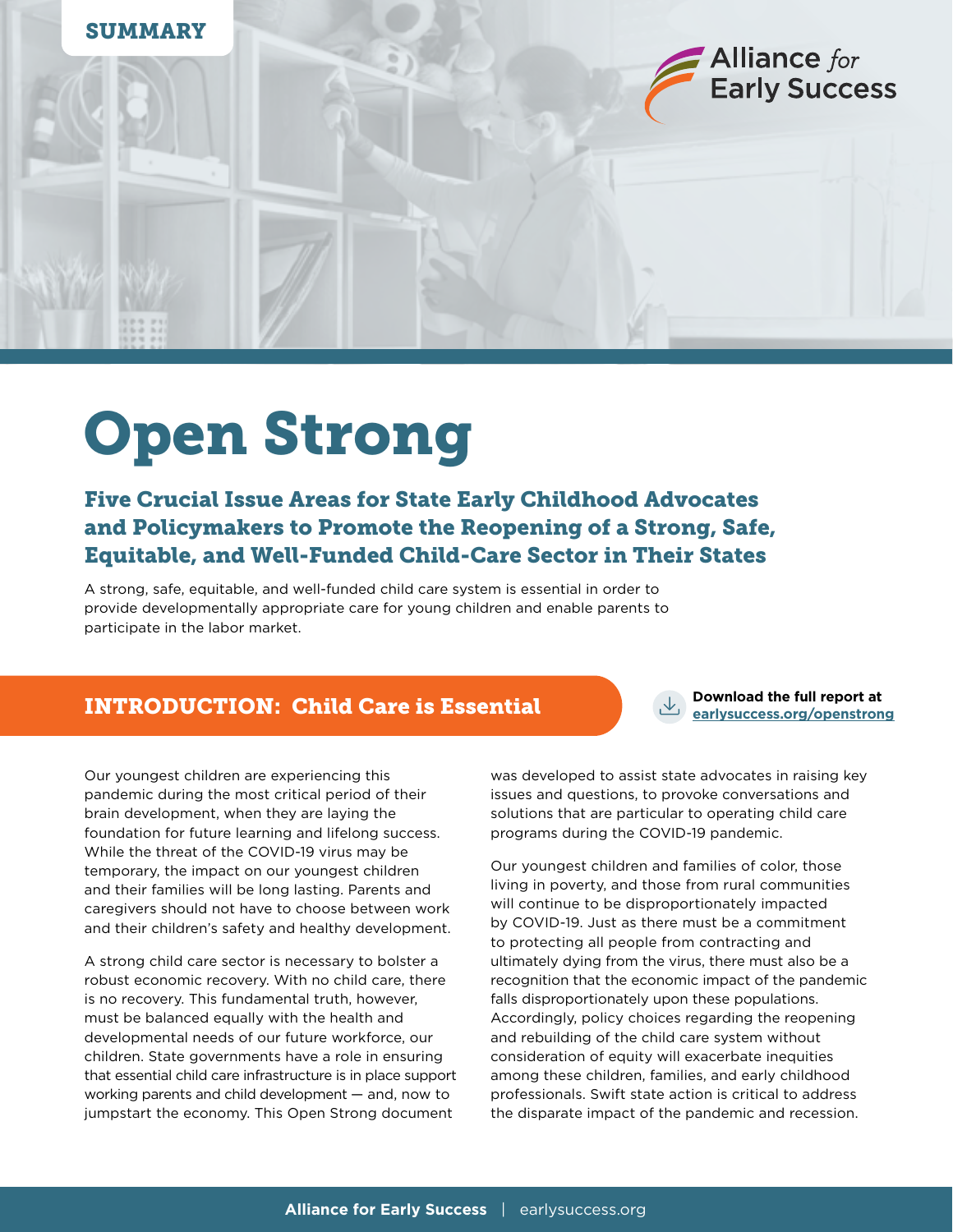# Open Strong means...



### A significant investment of state and federal funds.

According to a survey conducted by the National Association for the Education of Young Children (NAEYC), 50% of child care centers and 27% of family child care homes have closed.<sup>1</sup> Revised health and safety standards, including lower staff-child ratios, smaller group sizes, and required cleaning supplies and personnel to ensure safety will all require additional funding.



#### Clear and timely communication.

Child care programs, the child care workforce, and families need to understand new health and safety guidance, regulations, and procedures to slow the spread of COVID-19.



#### Collecting real-time supply and demand data.

States need reliable data on where care is available and parent preferences, in order to better direct resources.



#### Building the essential child care infrastructure.

The way we fund and deliver child care requires new ways of thinking to meet the needs of children, parents and employers.

*In order to keep families safe and strong, and support economic recovery, states must ensure the strength and viability of their child care infrastructure.* 

#### For this to happen, leaders must carefully address five crucial issue areas:

- Health, Safety, and Quality
- Parents' Ability and Willingness to Send Children to Child Care
- Child Care Availability and Affordability
- Transitioning from Emergency Child Care



These guiding principles, considerations, questions, and recommendations support economic recovery by advancing the needs of children, families, and child care staff through a safe, strong, and supported child care reopening.

1 https://www.naeyc.org/sites/default/files/globally-shared/downloads/PDFs/resources/topics/naeyc\_coronavirus\_ongoingeffectsonchildcare.pdf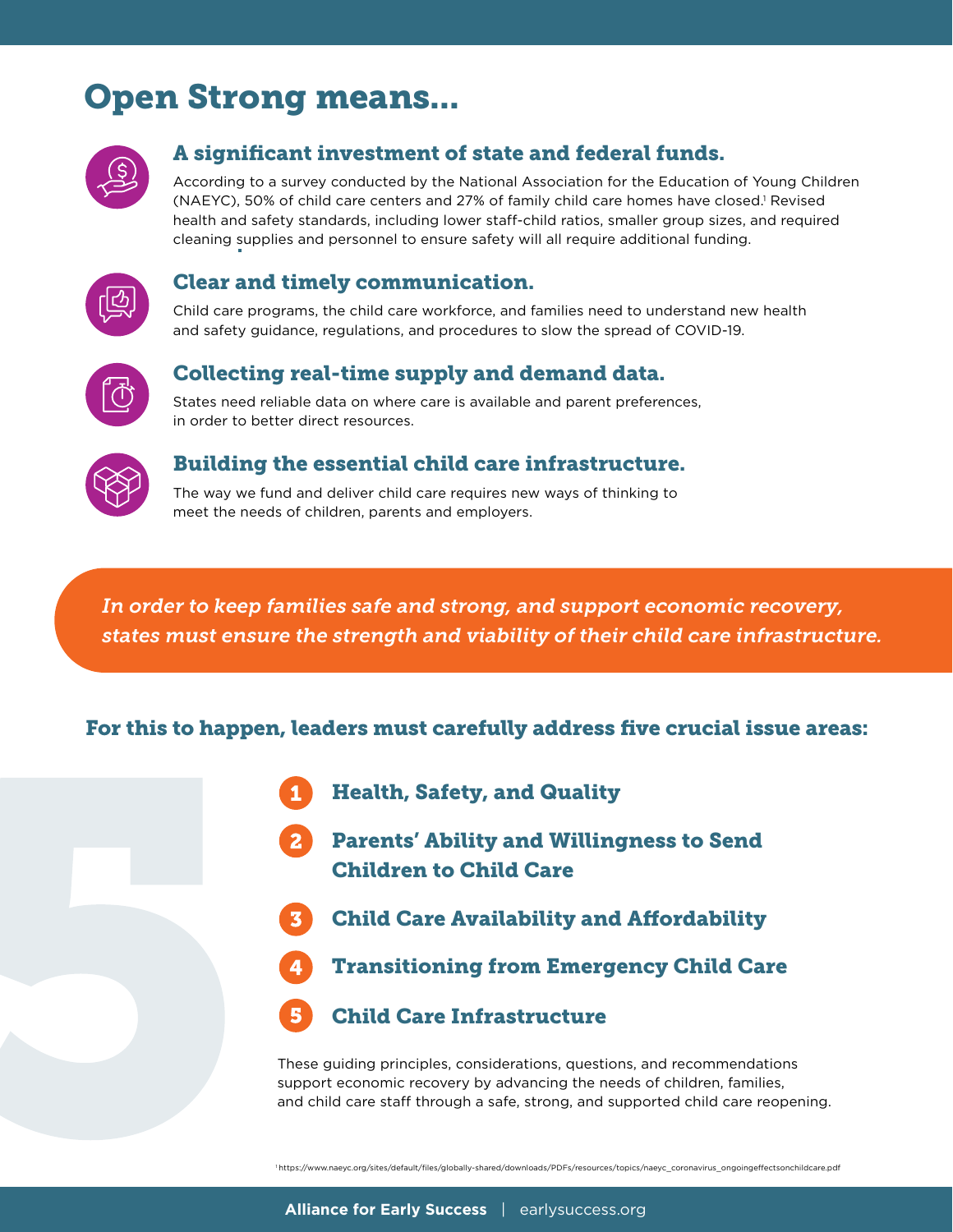#### ISSUE AREA 1: Health, Safety, and Quality

**Guiding Principle 1:** The physical and mental health of children, families, and child care staff are the primary decision drivers of when and how to reopen child care.

**Guiding Principle 2:** All child care providers have the knowledge, support, and financial resources needed to ensure the health, safety, and social and emotional well-being of the children and families they serve and the staff they employ.

**Guiding Principle 3:** States adopt health and safety standards of care and protocols that are scientifically based and responsive to the developmental needs of young children and the unique circumstances of working with young children. Incorporate the comprehensive Centers for Disease Control and Prevention (CDC)<sup>2</sup> and American Academy of Pediatrics (AAP)<sup>3</sup> child care standards of care into state child care reopening plans.

**Guiding Principle 4:** The early care and education workforce have the provisions necessary to protect their health and well-being, including access to supplies, unemployment benefits, and health insurance.

**Guiding Principle 5:** Expert advisors are available when health and safety measures interfere with the developmental needs of children or are very difficult or impossible to implement.

#### ISSUE AREA 2: Parents' Ability and Willingness to Send Children to Child Care

**Guiding Principle 1:** Data about parents' needs and preferences drive policy and funding decisions about which child care services reopen. Data on the demand for child care is collected in multiple ways and with special attention to hearing the voices of underrepresented communities.

**Guiding Principle 2:** Parents are able to find safe, affordable, quality child care in a variety of settings (centers, family child care homes, care by a family member, friend or neighbor, care in a child's home provided by a consistent trained professional).

**Guiding Principle 3:** Parents have easy access to clear information regarding new health and safety protocols.

#### ISSUE AREA 3: Child Care Availability and Affordability

**Guiding Principle 1:** Increasing the availability and affordability of safe, quality child care is critical to getting America back to work and to supporting children's development and learning.

**Guiding Principle 2:** Use state and federal funding to ensure that parents have equitable access to quality care that meets their needs, with focused attention on ensuring adequate supply in underserved communities.

#### ISSUE AREA 4: Transitioning from Emergency Child Care

**Guiding Principle 1:** Provide clear plans and timely communication to smoothly transition children and families from emergency child care to more permanent care settings.

**Guiding Principle 2:** Ensure that providers who sacrificed during the peak of the pandemic to provide care for the children of essential workers are adequately supported in making the transition.

#### ISSUE AREA 5: Child Care Infrastructure

**Guiding Principle 1:** Real-time data collected by states on child care supply and demand is used to inform decisions on early care and education finance and policy, as well as to help families locate and enroll their child(ren) in care.

**Guiding Principle 2:** Adequate compensation and benefits — including health insurance, paid sick time, and professional development pathways — are provided to the child care workforce, with special emphasis on classroom teachers, and sustained beyond the pandemic.

**Guiding Principle 3:** States incentivize all center- and home-based child care programs to use an automated Child Care Management System for long-term financial sustainability and to support the collection of real-time supply and demand data.

**Guiding Principle 4:** Use cost-based methods to establish child care reimbursement rates that are more accurate and equitable than relying on data from market price surveys.

**Guiding Principle 5:** The rate-setting, eligibility, and copayment changes established by states for COVID-19 emergency child care are continued and adopted broadly for all child care policy going forward while ensuring quality and safety measures are firmly held.

**Guiding Principle 6:** Small, independent child care programs are encouraged to join networks or partner with umbrella organizations that enable scale and administrative stability.

**Guiding Principle 7:** Technical assistance staff is deployed in new ways that focus on helping centerbased and home-based early care and education programs re-open.

3 https://services.aap.org/en/pages/2019-novel-coronavirus-covid-19-infections/clinical-guidance/guidance-related-to-childcare-during-covid-19/

<sup>2</sup> https://www.cdc.gov/coronavirus/2019-ncov/community/schools-childcare/index.html